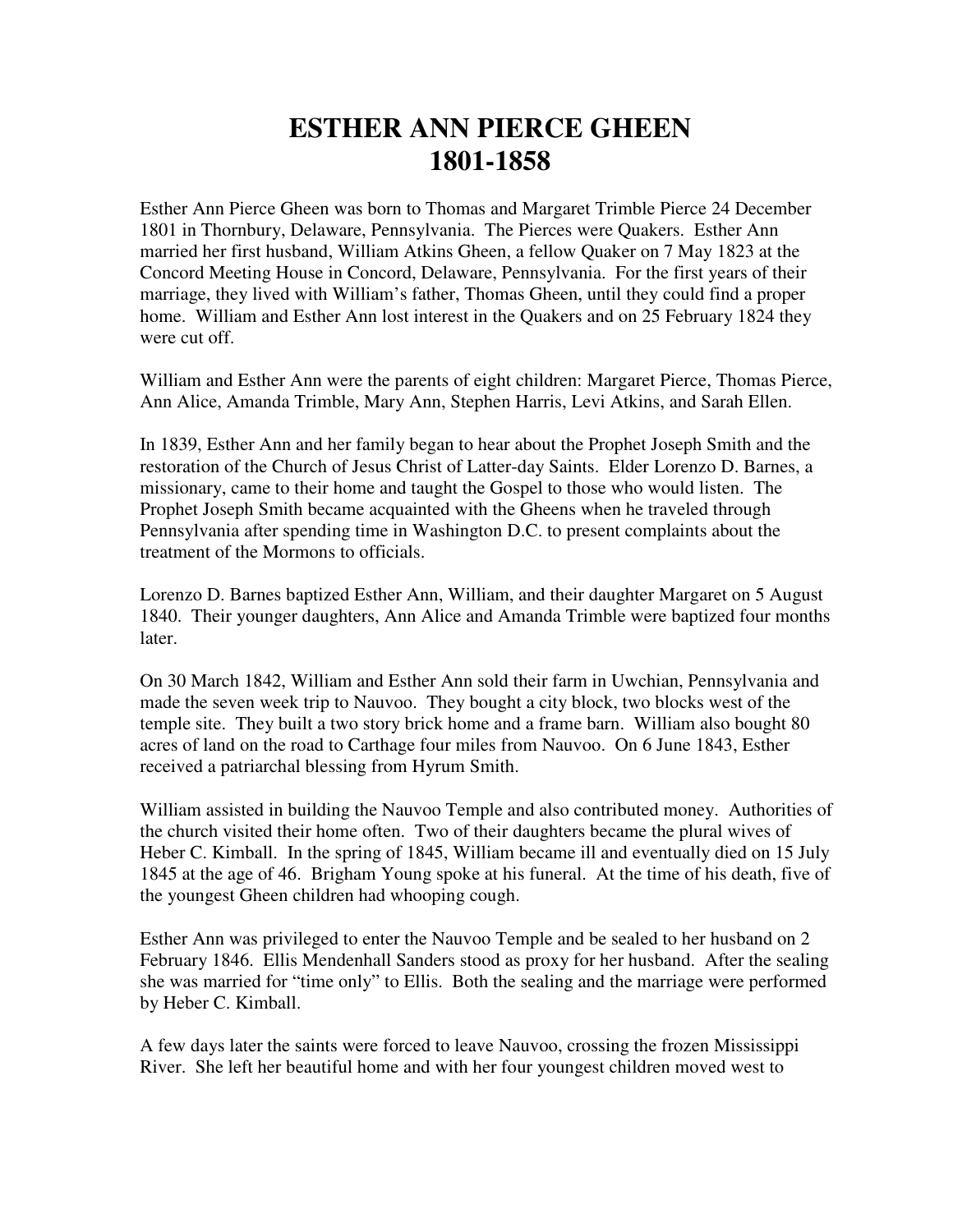Winter Quarters. Before traveling to Utah, Esther Ann divorced Ellis Mendenhall Sanders on 29 January 1848. It is not known exactly what company and which year Esther Ann and her family came to Utah, but she appears in the 1850 Census for Ogden, Weber County, Utah, age 50 with her four children Mary Ann, Stephen, Levi A. and Sarah Ellen. They were living in the house of Lemuel Mallory at the time of census. Some family records suggest that Esther Ann was married to Lemuel. If they had married they would have been divorced before 1853.

In 1853, the residents of Ogden were told to move to a central place and build a fort because of the hostilities with the Native Americans. Esther Ann moved into Bingham's Fort. There were about 110 families living in the fort. Records listed Esther Ann and her family as Widow Gheen and her home was on the north side of the fort.

During their time in the fort, the family became more acquainted with the James Lake family. They had known each other since both families moved to Ogden. James and Philomela Lake and Esther Ann all traveled to General Conference in the fall of 1853. On 8 October 1853, James was called as the first patriarch for Ogden and the patriarch of the Weber Stake. That evening Heber C. Kimball sealed James and Philomela Lake. Following the sealing, Elder Kimball married James Lake and Esther Ann for "time only." It was quite common for widows to be married to a man in order to help provide for her. They all returned to Ogden and continued to live at Bingham's Fort until 1856.

The next year, the settlers were forced to move from the area because of the advance of Johnston's Army. Before the evacuation of the Lake family, James gave Esther Ann a blessing on 4 April 1858. He had also given several of her children blessings prior to their departure. Esther Ann probably traveled to Spanish Fork with James Lake. They returned at the end of August of 1858.

Esther Ann died in Ogden on 2 September 1858. James Lake purchased a family plot for her family in the Ogden City Cemetery where she is buried.

Esther Ann was known as the Widow Gheen although she was married several times. She was buried under the name of Gheen in the Lake plot. She was 56 years old when she died.

## **SOURCE:**

Jeffrey, Janet Franson. *History of the James Lake, Jr. Family.* Murray, Utah: Roylance Publishing, 1990, 319-321.